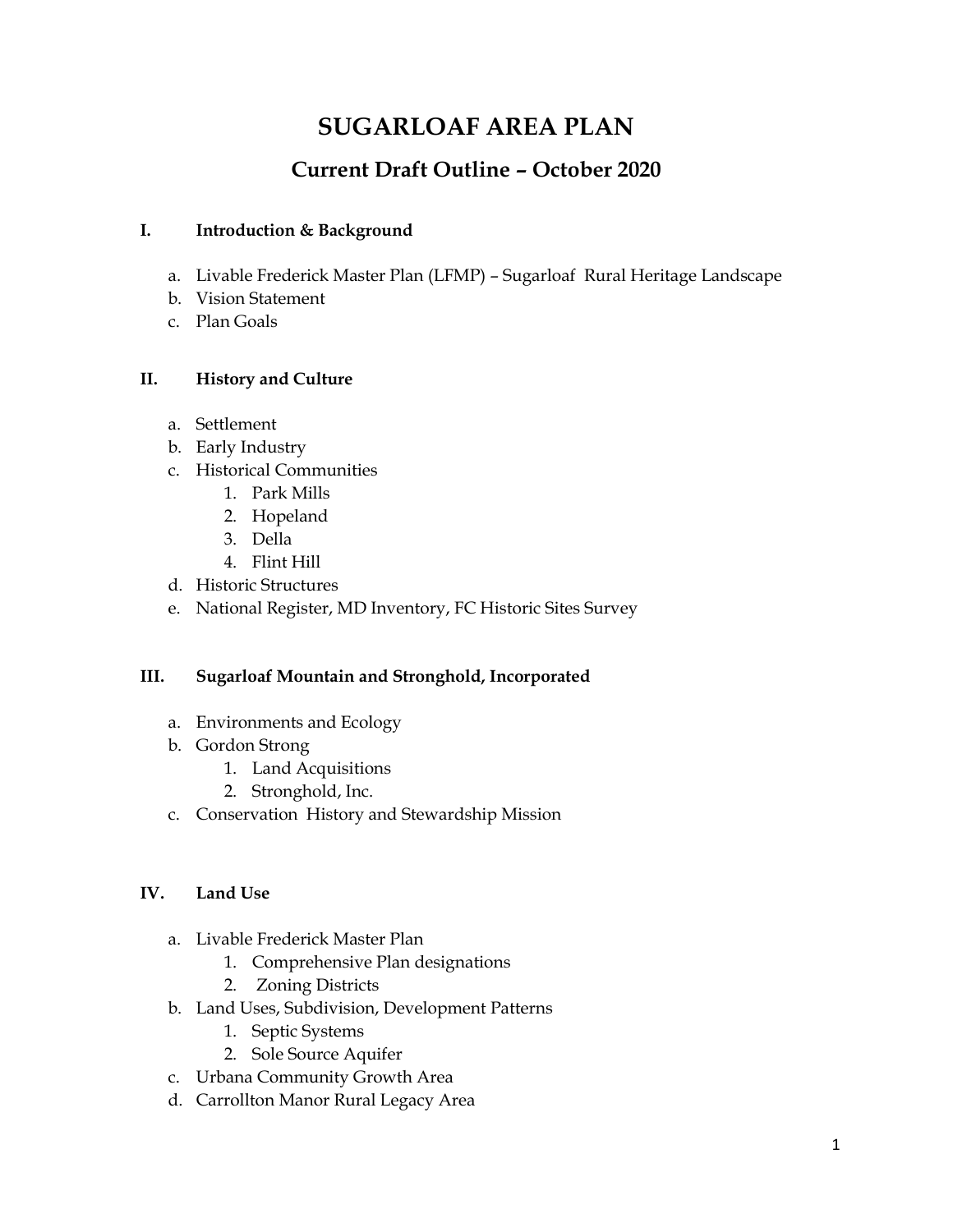#### **V. Transportation**

- a. Network Characteristics
- b. I-495/I-270 Managed Lanes Project
	- 1. Scope
	- 2. Future Transit Enhancements
- c. Rural Roads Program
	- 1. Scenic Roads

#### **VI. Watershed Water Quality**

- a. Monitoring Data
	- 1. Maryland Biological Stream Survey (MBSS)
	- 2. Frederick County Stream Survey (FCSS)
- b. Water Quality Components
	- 1. Biological Conditions
	- 2. Nutrients
	- 3. Impervious Cover & Impacts to Water Quality
- c. Coldwater Biological Resources
	- 1. Brook Trout
	- 2. Location
	- 3. Importance
- d. Resource Watersheds of Concern
	- 1. Identification
	- 2. Description

#### **VII. Forestlands, Green Infrastructure, Biodiversity**

- a. Habitats, Environmental Services
- b. Green Infrastructure
	- 1. Hubs
	- 2. Corridors
- c. Biodiversity
	- 1. DNR Biodiversity Significant 'Tiers'
	- 2. DNR Ecologically Significant Areas